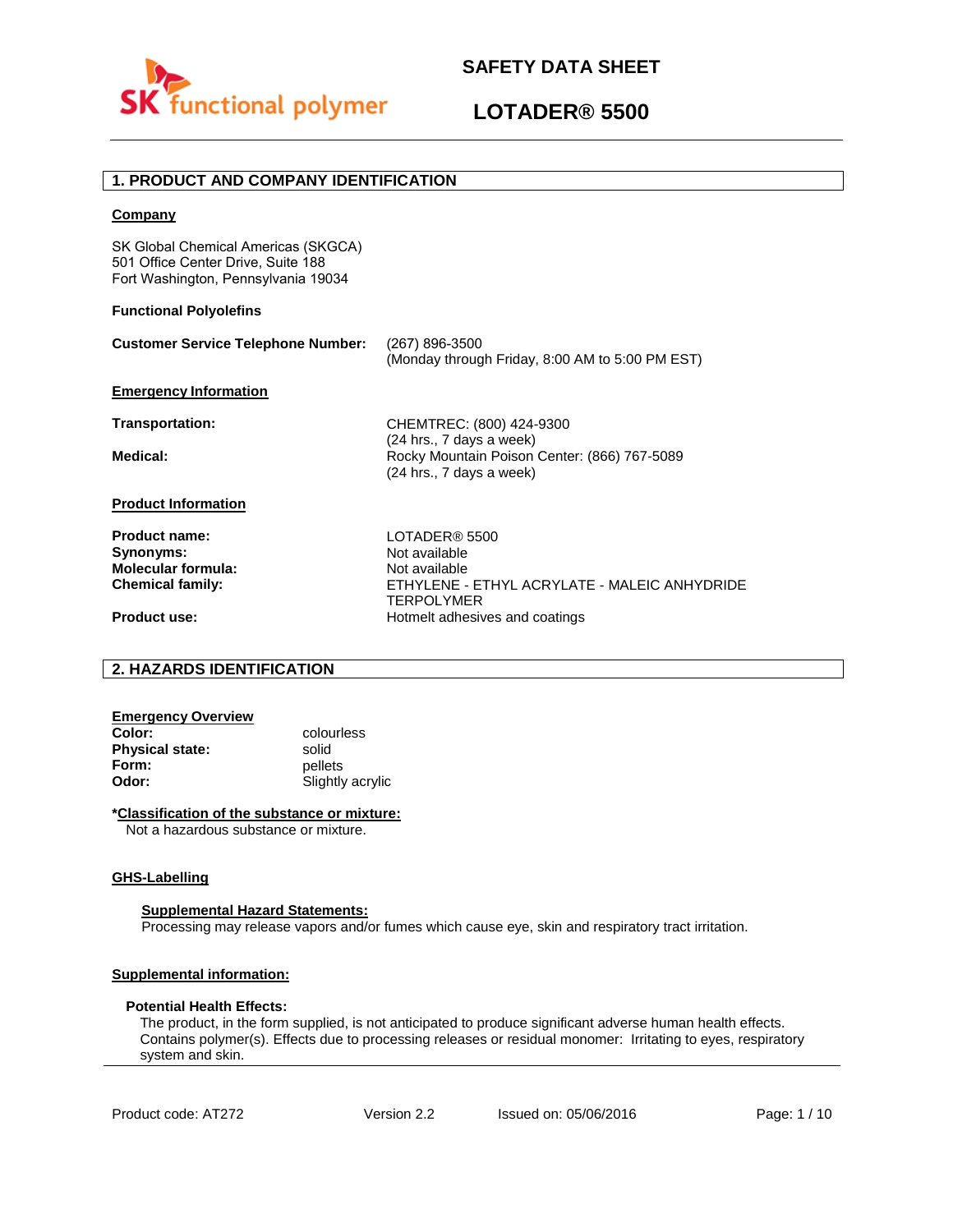

# **LOTADER® 5500**

Prolonged or repeated exposure may cause: headache, drowsiness, nausea, weakness.(severity of effects depends on extent of exposure) .

### **Other:**

Handle in accordance with good industrial hygiene and safety practice. (pellets/granules) This product may release fume and/or vapor of variable composition depending on processing time and temperature.

## **3. COMPOSITION/INFORMATION ON INGREDIENTS**

| <b>Chemical Name</b>                                                     | CAS-No.    | Wt/Wt        | <b>GHS Classification**</b> |
|--------------------------------------------------------------------------|------------|--------------|-----------------------------|
| 2-Propenoic acid, ethyl ester, polymer with<br>ethene and 2,5-furandione | 41171-14-6 | $\leq$ 100 % | Not classified              |

\*\*For the full text of the H-Statements mentioned in this Section, see Section 16.

### **4. FIRST AID MEASURES**

### **4.1. Description of necessary first-aid measures:**

#### **Inhalation:**

If inhaled, remove victim to fresh air.

#### **Skin:**

In case of contact, immediately flush skin with plenty of water. If molten polymer gets on the skin, cool rapidly with cold water. Do not peel solidified product off the skin. Obtain medical treatment for thermal burns. Remove material from clothing. Wash clothing before reuse. Thoroughly clean shoes before reuse.

### **Eyes:**

Immediately flush eye(s) with plenty of water. Obtain medical treatment for thermal burns.

#### **Ingestion:**

If swallowed, DO NOT induce vomiting. Get medical attention. Never give anything by mouth to an unconscious person.

### **4.2. Most important symptoms/effects, acute and delayed:**

For most important symptoms and effects (acute and delayed), see Section 2 (Hazard Statements and Supplemental Information) and Section 11 (Toxicology Information) of this SDS.

### **4.3. Indication of immediate medical attention and special treatment needed, if necessary:**

Unless otherwise noted in Notes to Physician, no specific treatment noted; treat symptomatically.

Product code: AT272 Version 2.2 Issued on: 05/06/2016 Page: 2/10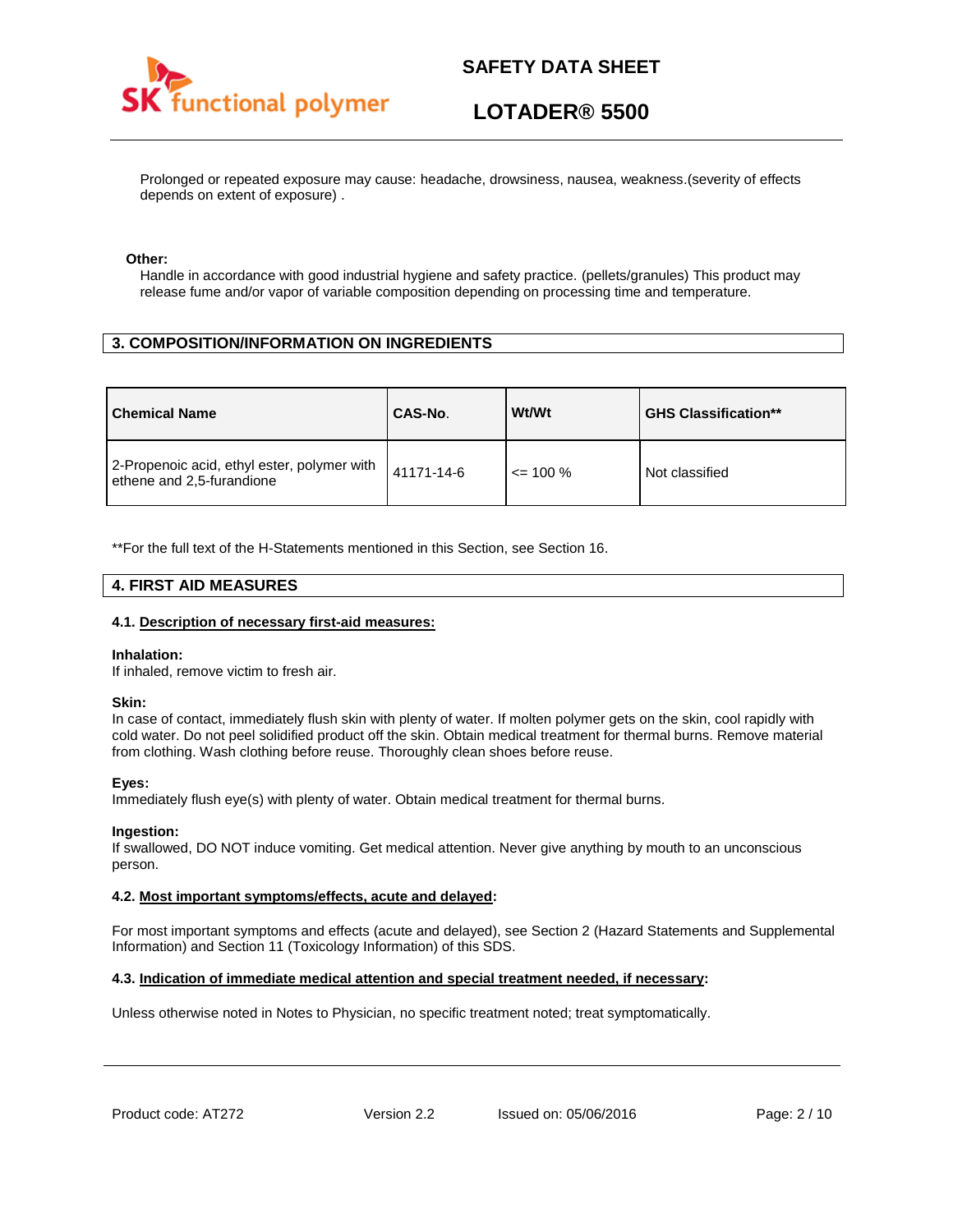

# **LOTADER® 5500**

### **5. FIREFIGHTING MEASURES**

### **Extinguishing media (suitable):**

Water spray, Carbon dioxide (CO2), Foam, Dry chemical

#### **Protective equipment:**

Fire fighters and others who may be exposed to products of combustion should wear full fire fighting turn out gear (full Bunker Gear) and self-contained breathing apparatus (pressure demand / NIOSH approved or equivalent).

### **Further firefighting advice:**

Fire fighting equipment should be thoroughly decontaminated after use.

### **Fire and explosion hazards:**

When burned, the following hazardous products of combustion can occur: Carbon oxides Hazardous organic compounds

## **6. ACCIDENTAL RELEASE MEASURES**

### **Personal precautions, Emergency procedures, Methods and materials for containment/clean-up:**

Prevent further leakage or spillage if you can do so without risk. Ventilate the area. Sweep up and shovel into suitable properly labeled containers for prompt disposal. Possible fall hazard – floor may become slippery from leakage/spillage of product. Avoid dispersal of spilled material and runoff and contact with soil, waterways, drains and sewers. Consult a regulatory specialist to determine appropriate state or local reporting requirements, for assistance in waste characterization and/or hazardous waste disposal and other requirements listed in pertinent environmental permits.

#### **Protective equipment:**

Appropriate personal protective equipment is set forth in Section 8.

### **7. HANDLING AND STORAGE**

### **Handling**

### **General information on handling:**

Avoid breathing dust.

Avoid breathing processing fumes or vapors.

Handle in accordance with good industrial hygiene and safety practices. These practices include avoiding unnecessary exposure and removal of material from eyes, skin, and clothing.

#### **Storage**

#### **General information on storage conditions:**

Keep in a dry, cool place. Store in closed containers, in a secure area to prevent container damage and subsequent spillage.

**Storage stability – Remarks:**  Stable under recommended storage conditions.

#### **Storage incompatibility – General:**  None known.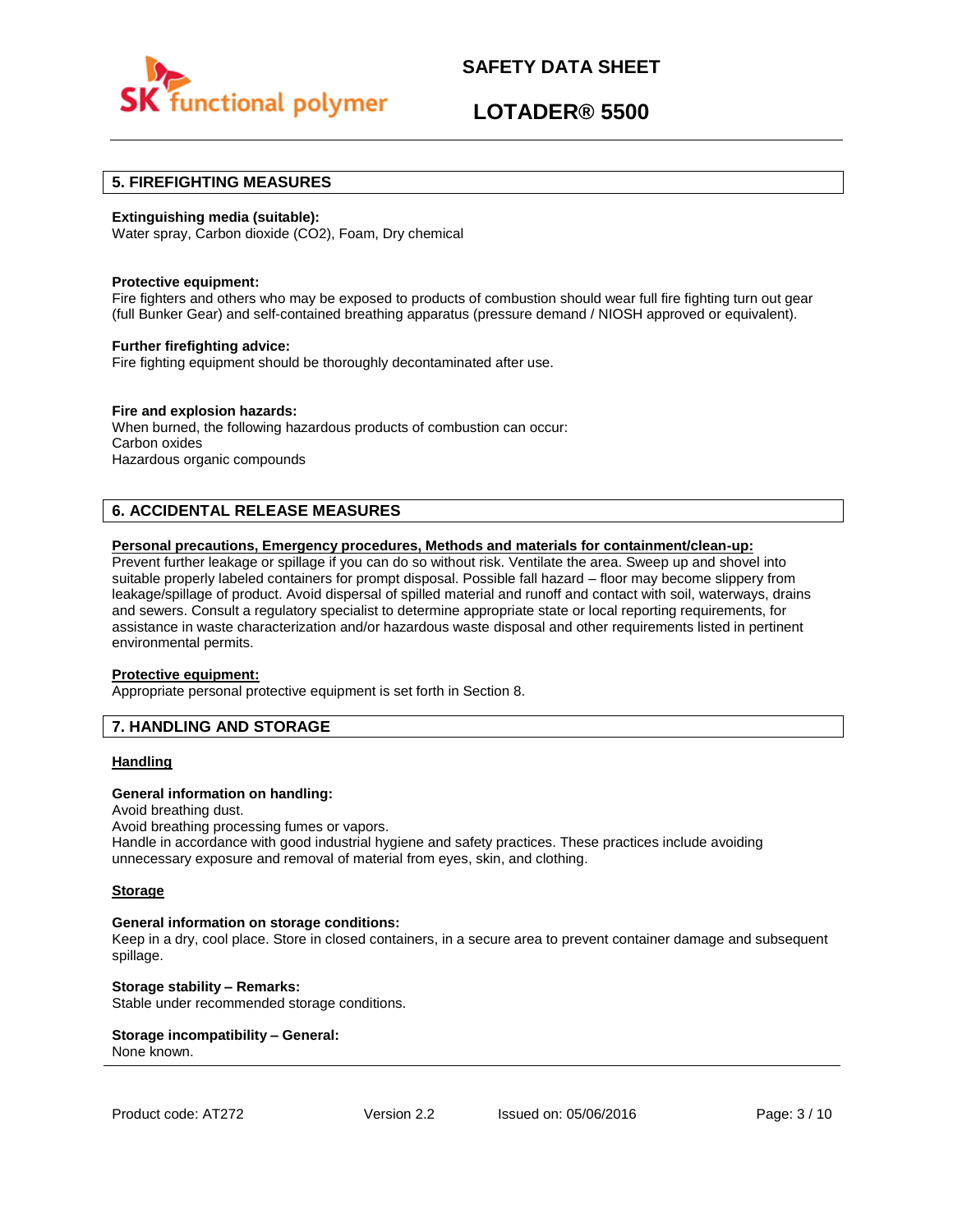



# **Temperature tolerance – Do not store above:**

95 °F (35 °C)

## **8. EXPOSURE CONTROLS/PERSONAL PROTECTION**

### **Airborne Exposure Guidelines:**

### **Particles Not Otherwise Specified / Nuisance Dust (Proprietary)**

US. ACGIH Threshold Limit Values

| Form:                 | Inhalable particles.  |
|-----------------------|-----------------------|
| Time weighted average | $10 \text{ mg/m}$     |
| Form:                 | Respirable particles. |
| Time weighted average | $3 \text{ mg/m}$      |

US. OSHA Table Z-1 Limits for Air Contaminants (29 CFR 1910.1000)

| Form: | Respirable fraction. |
|-------|----------------------|
| PEL:  | $5 \text{ mg/m}$     |

**Form:** Total dust PEL: 15 mg/m3

US. OSHA Table Z-3 (29 CFR 1910.1000)

| Form:                 | Respirable fraction.                           |
|-----------------------|------------------------------------------------|
| Time weighted average | 15 millions of particles per cubic foot of air |
| Form:                 | Total dust                                     |
| Time weighted average | 50 millions of particles per cubic foot of air |
| Form:                 | Respirable fraction.                           |
| Time weighted average | $5 \text{ mg/m}$                               |
| Form:                 | Total dust                                     |
| Time weighted average | 15 mg/m $3$                                    |

Only those components with exposure limits are printed in this section. Limits with skin contact designation above have skin contact effect. Air sampling alone is insufficient to accurately quantitate exposure. Measures to prevent significant cutaneous absorption may be required. Limits with a sensitizer designation above mean that exposure to this material may cause allergic reactions.

### **Engineering controls:**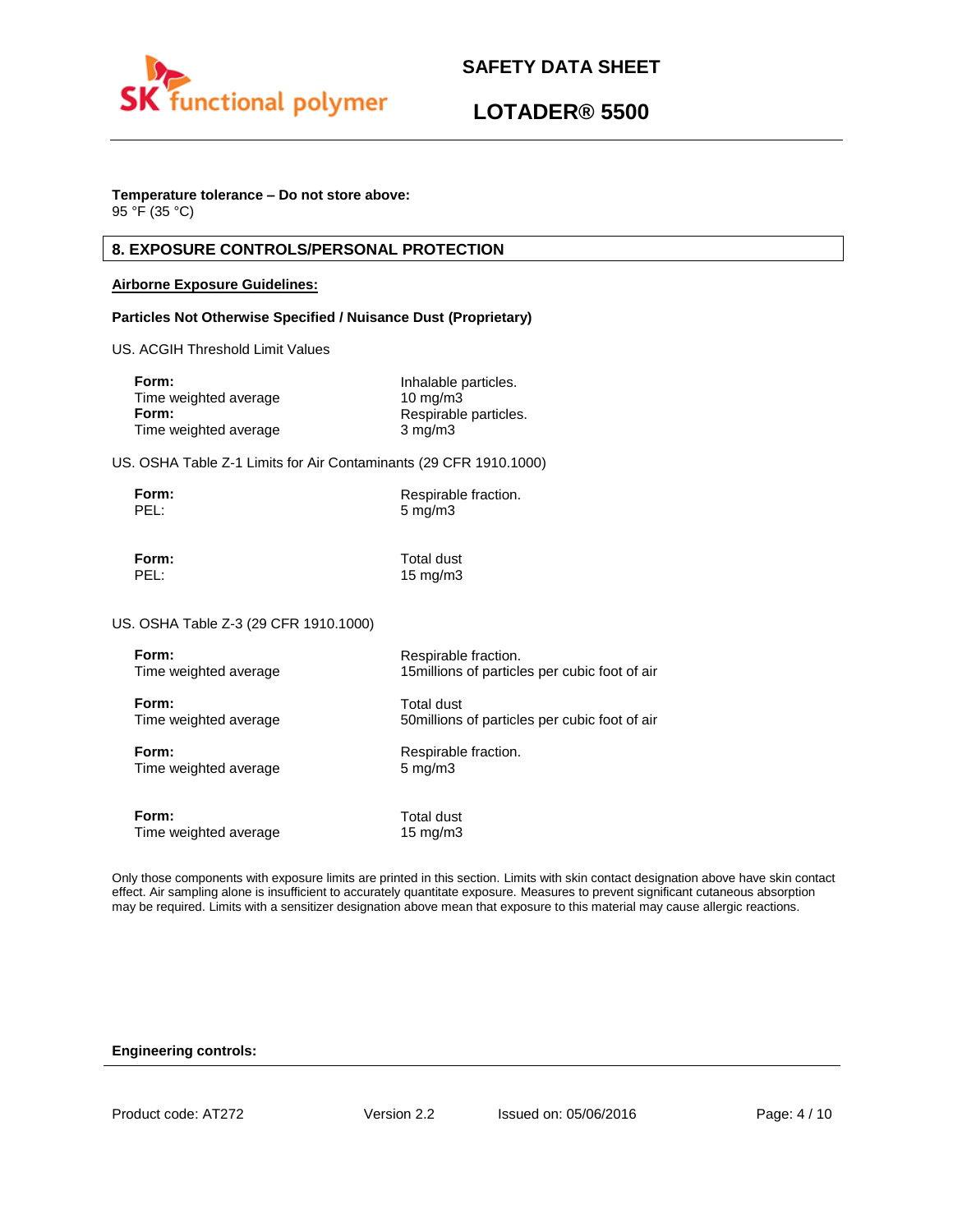

# **LOTADER® 5500**

Investigate engineering techniques to reduce exposures below airborne exposure limits or to otherwise reduce exposures. Provide ventilation if necessary to minimize exposures or to control exposure levels to below airborne exposure limits (if applicable see above).If practical, use local mechanical exhaust ventilation at sources of air contamination such as open process equipment.

### **Respiratory protection:**

Avoid breathing dust. Avoid breathing processing fumes or vapors. Where airborne exposure is likely or airborne exposure limits are exceeded (if applicable, see above), use NIOSH approved respiratory protection equipment appropriate to the material and/or its components and substances released during processing. Consult respirator manufacturer to determine appropriate type equipment for a given application. Observe respirator use limitations specified by NIOSH or the manufacturer. For emergency and other conditions where there may be a potential for significant exposure or where exposure limit may be significantly exceeded, use an approved full face positive-pressure, self-contained breathing apparatus or positive-pressure airline with auxiliary self-contained air supply. Respiratory protection programs must comply with 29 CFR § 1910.134.

#### **Skin protection:**

Processing of this product releases vapors or fumes which may cause skin irritation. Wearing protective gloves is recommended. Wash hands and contaminated skin thoroughly after contact with processing fumes or vapors. Wash thoroughly after handling.

### **Eye protection:**

Use good industrial practice to avoid eye contact. Processing of this product releases vapors or fumes which may cause eye irritation. Where eye contact may be likely, wear chemical goggles and have eye flushing equipment available.

| Color:                             | colourless                 |
|------------------------------------|----------------------------|
| <b>Physical state:</b>             | solid                      |
| Form:                              | pellets                    |
| Odor:                              | Slightly acrylic           |
| <b>Odor threshold:</b>             | No data available          |
| <b>Flash point</b>                 | Not applicable             |
| Auto-ignition<br>temperature:      | $> 842$ °F ( $> 450$ °C)   |
| Lower flammable limit<br>$(LFL)$ : | No data available          |
| Upper flammable limit<br>(UFL):    | No data available          |
| pH:                                | Not applicable             |
| Density:                           | 0.94 g/cm3 (68 °F (20 °C)) |

## **9. PHYSICAL AND CHEMICAL PROPERTIES**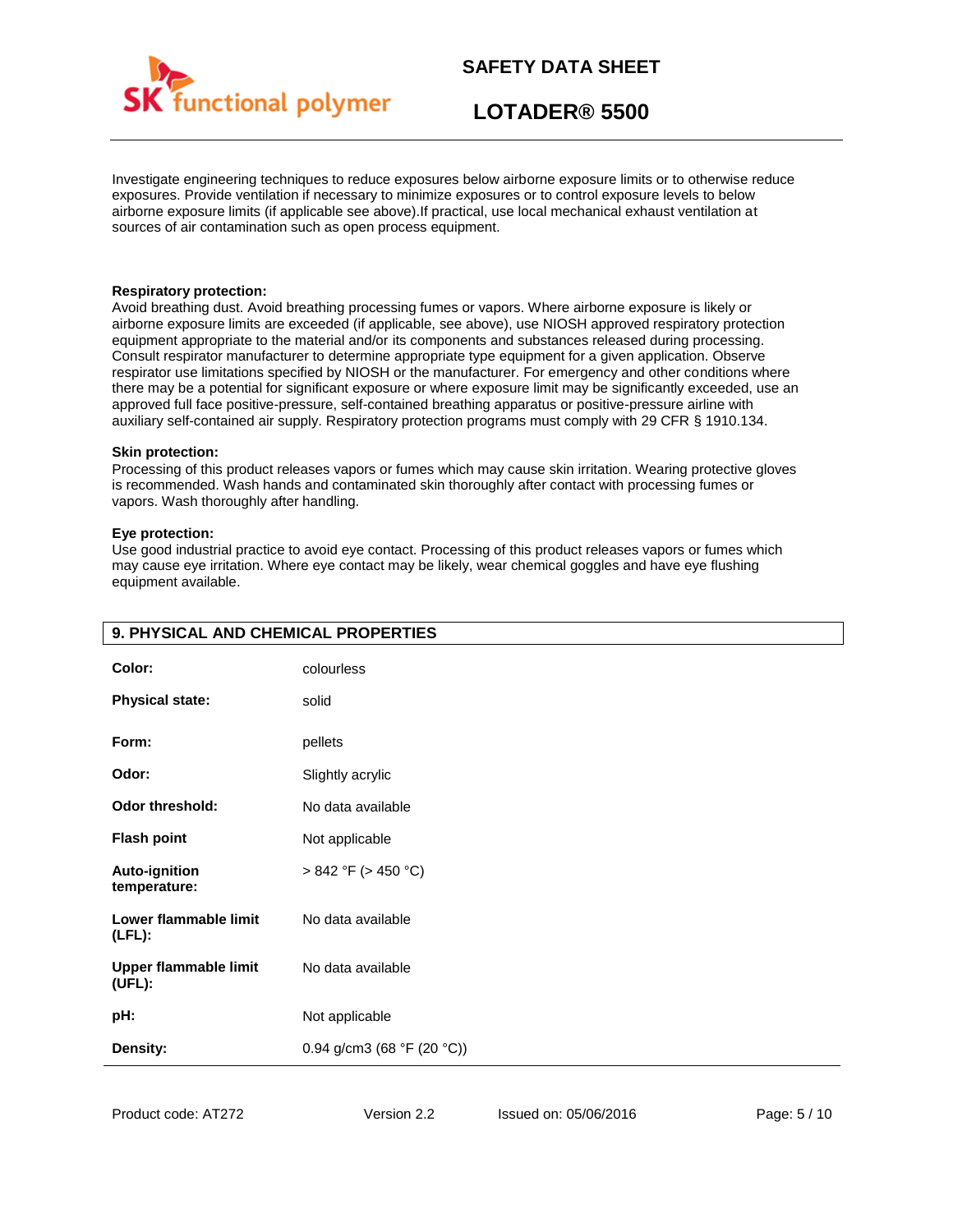

# **LOTADER® 5500**

| <b>Bulk density:</b>                                             | approximately 500 kg/m3                                                                                                                                                           |
|------------------------------------------------------------------|-----------------------------------------------------------------------------------------------------------------------------------------------------------------------------------|
| Vapor pressure:                                                  | Not applicable                                                                                                                                                                    |
| Vapor density:                                                   | Not applicable                                                                                                                                                                    |
| <b>Boiling point/boiling</b><br>range:                           | No data available                                                                                                                                                                 |
| <b>Melting point/range:</b>                                      | 158 - 216 °F (70 - 102 °C)(Method: Differential Scanning Calorimetry in accordance<br>with DIN 51007 (Thermal analysis (TA); differential thermal analysis (DTA);<br>principles)) |
| <b>Freezing point:</b>                                           | No data available                                                                                                                                                                 |
| <b>Evaporation rate:</b>                                         | No data available                                                                                                                                                                 |
| Solubility in water:                                             | 68 °F (20 °C) insoluble                                                                                                                                                           |
| Solubility in other<br>solvents: [qualitative and<br>quantative] | Soluble in aromatic hydrocarbons                                                                                                                                                  |
|                                                                  | <b>Chlorinated solvents</b>                                                                                                                                                       |
| Viscosity, dynamic:                                              | No data available                                                                                                                                                                 |
| <b>Oil/water partition</b><br>coefficient:                       | No data available                                                                                                                                                                 |
| <b>Thermal decomposition</b>                                     | $> 572$ °F ( $> 300$ °C)                                                                                                                                                          |
| Flammability:                                                    | See GHS Classification in Section 2                                                                                                                                               |

# **10. STABILITY AND REACTIVITY**

#### **Stability:**

The product is stable under normal handling and storage conditions.

### **Hazardous reactions:**

Hazardous polymerization does not occur.

## **Materials to avoid:**

None known.

### **Conditions / hazards to avoid:**

Avoid storing in moist and warm conditions. (to maintain the technical properties of the product). See Hazardous Decomposition Products below.

### **Hazardous decomposition products:**

Temperature exceeding 300 °C: Thermal decomposition giving flammable and toxic products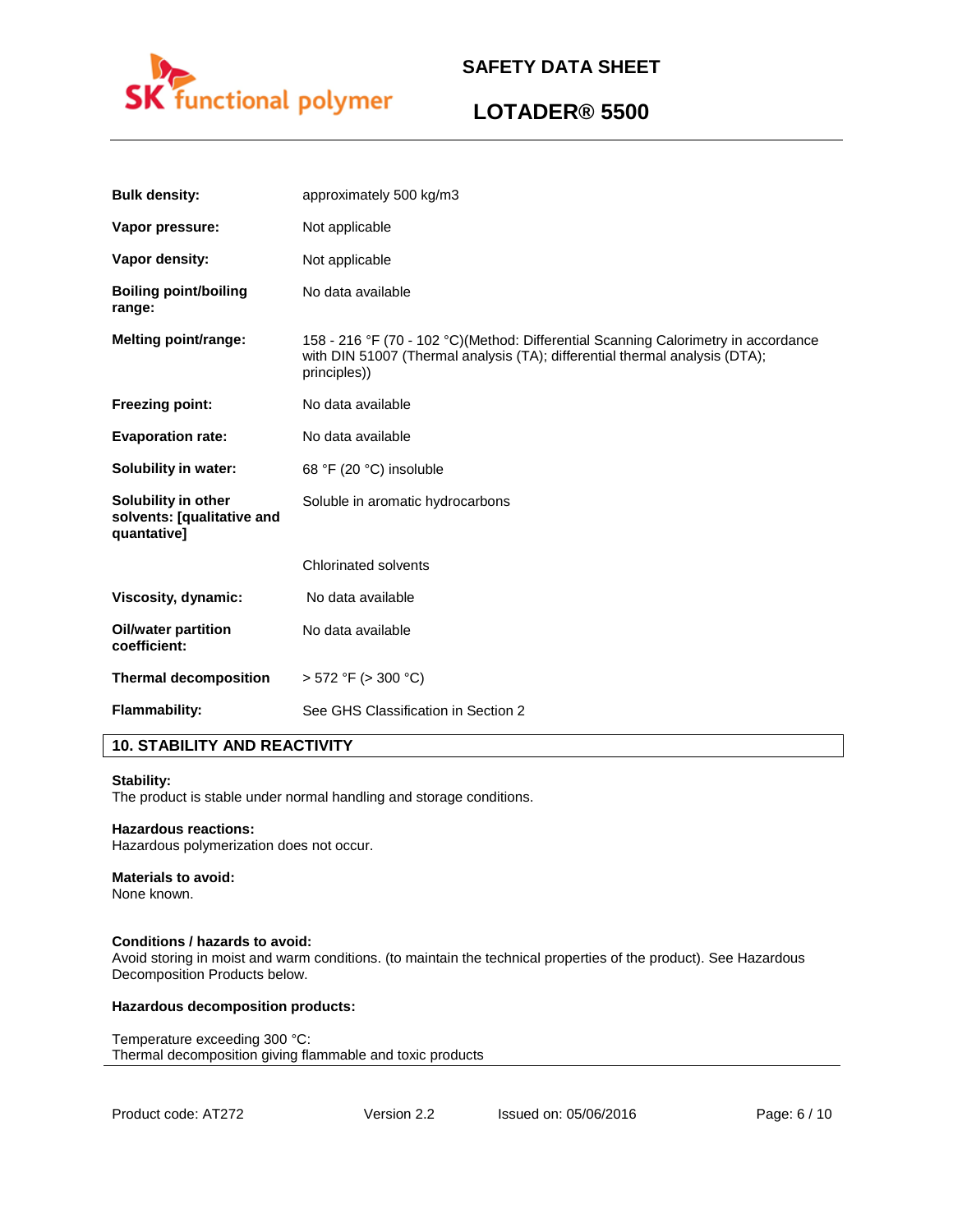



Carbon oxides Acrylates Hazardous organic compounds

## **11. TOXICOLOGICAL INFORMATION**

Data on this material and/or its components are summarized below.

### **Data for 2-Propenoic acid, ethyl ester, polymer with ethene and 2,5-furandione (41171-14-6)**

### **Acute toxicity**

**Oral:**

No deaths occurred. (Rat) LD0 > 2,000 mg/kg.

### **Other information**

The information presented is from representative materials with this Chemical Abstract Service (CAS) Registry number. The results vary depending on the size and composition of the test substance. Effects due to processing releases or residual monomer: Possible cross sensitization with other acrylates and methacrylates

## **12. ECOLOGICAL INFORMATION**

### **Chemical Fate and Pathway**

No data are available.

## **Ecotoxicology**

No data are available.

## **13. DISPOSAL CONSIDERATIONS**

### **Waste disposal:**

Where possible recycling is preferred to disposal or incineration. If recycling is not an option, incinerate or dispose of in accordance with federal, state, and local regulations. Pigmented, filled and/or solvent laden product may require special disposal practices in accordance with federal, state and local regulations. Consult a regulatory specialist to determine appropriate state or local reporting requirements, for assistance in waste characterization and/or hazardous waste disposal and other requirements listed in pertinent environmental permits. Note: Chemical additions to, processing of, or otherwise altering this material may make this waste management information incomplete, inaccurate, or otherwise inappropriate. Furthermore, state and local waste disposal requirements may be more restrictive or otherwise different from federal laws and regulations.

## **14. TRANSPORT INFORMATION**

**US Department of Transportation (DOT):** not regulated

**International Maritime Dangerous Goods Code (IMDG):** not regulated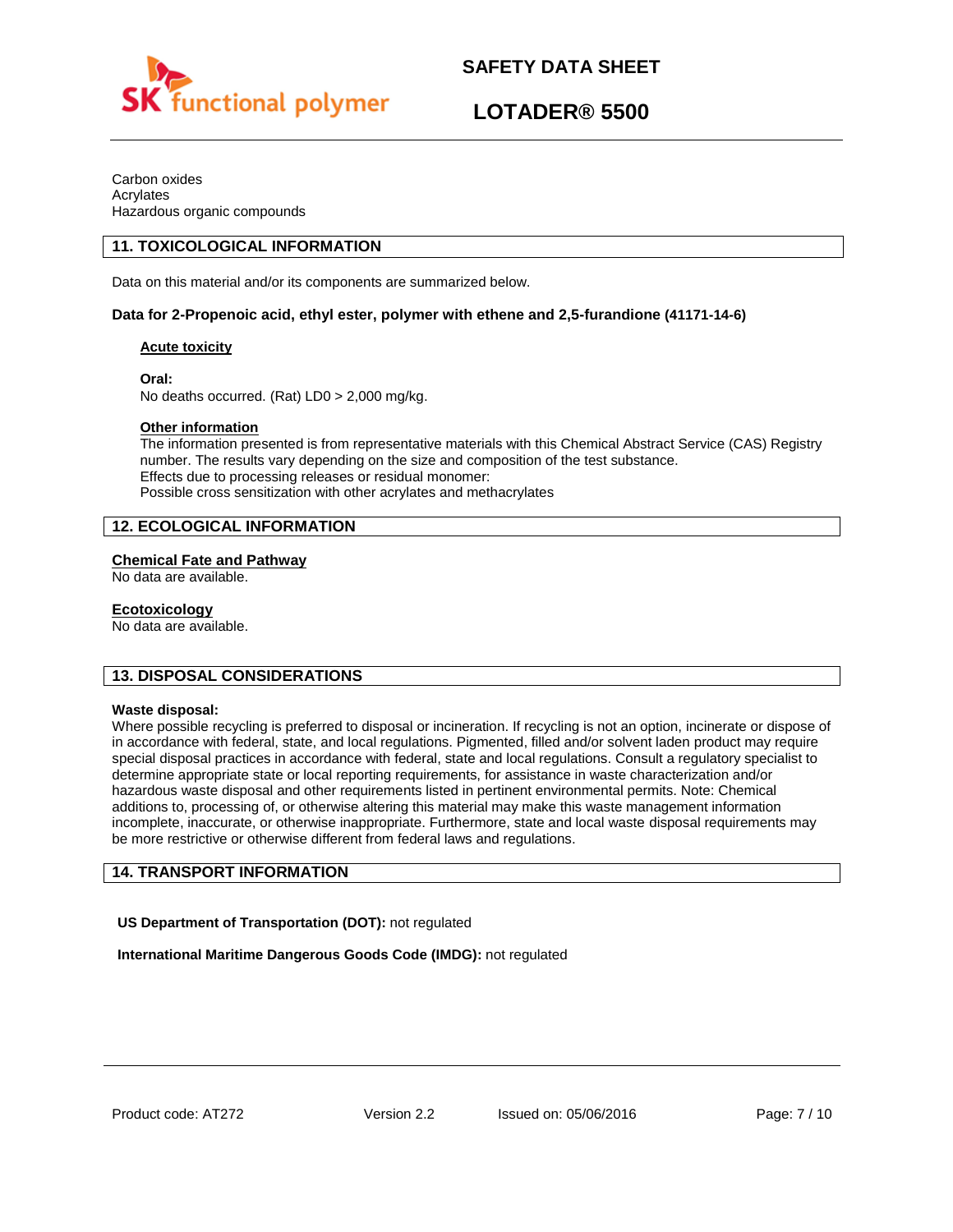

# **LOTADER® 5500**

# **15. REGULATORY INFORMATION**

| <b>Chemical Inventory Status</b>                                      |                  |                                                                  |
|-----------------------------------------------------------------------|------------------|------------------------------------------------------------------|
| EU. EINECS                                                            | <b>EINECS</b>    | Conforms to                                                      |
| United States TSCA Inventory                                          | <b>TSCA</b>      | The components of this product are all on<br>the TSCA Inventory. |
| Canadian Domestic Substances List (DSL)                               | <b>DSL</b>       | All components of this product are on the<br>Canadian DSL        |
| China. Inventory of Existing Chemical Substances in<br>China (IECSC)  | IECSC (CN)       | Conforms to                                                      |
| Japan. ENCS - Existing and New Chemical<br>Substances Inventory       | ENCS (JP)        | Conforms to                                                      |
| Japan. ISHL - Inventory of Chemical Substances                        | ISHL (JP)        | Conforms to                                                      |
| Korea. Korean Existing Chemicals Inventory (KECI)                     | <b>KECI (KR)</b> | Conforms to                                                      |
| Philippines Inventory of Chemicals and Chemical<br>Substances (PICCS) | PICCS (PH)       | Conforms to                                                      |
| Australia Inventory of Chemical Substances (AICS)                     | <b>AICS</b>      | Conforms to                                                      |

### **United States – Federal Regulations**

### **SARA Title III – Section 302 Extremely Hazardous Chemicals:**

The components in this product are either not SARA Section 302 regulated or regulated but present in negligible concentrations.

### **SARA Title III - Section 311/312 Hazard Categories:**

No SARA Hazards

### **SARA Title III – Section 313 Toxic Chemicals:**

This material does not contain any chemical components with known CAS numbers that exceed the threshold (De Minimis) reporting levels established by SARA Title III, Section 313.

### **Comprehensive Environmental Response, Compensation, and Liability Act (CERCLA) - Reportable Quantity (RQ):**

The components in this product are either not CERCLA regulated, regulated but present in negligible concentrations, or regulated with no assigned reportable quantity.

### **United States – State Regulations**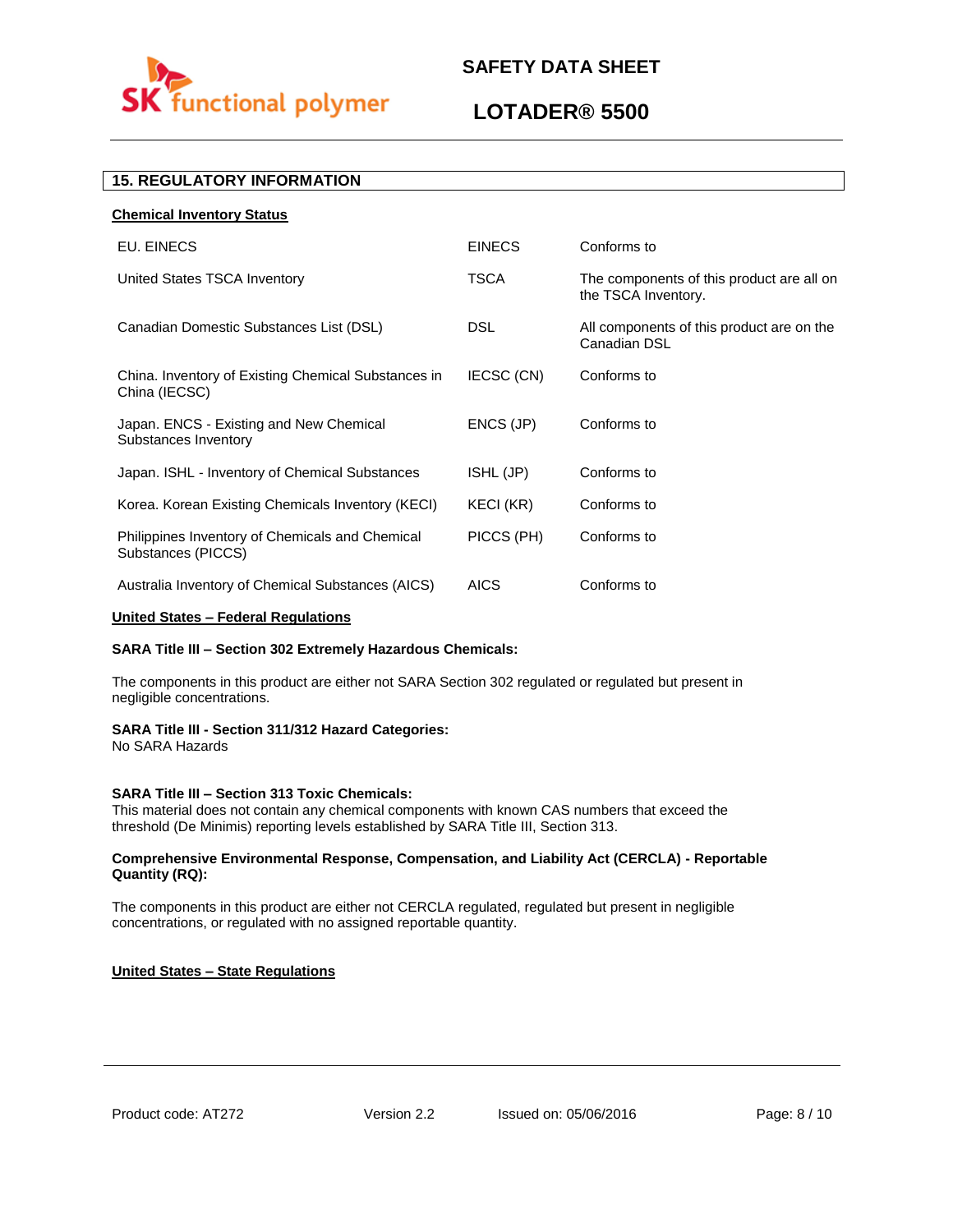

cause cancer.

### **New Jersey Right to Know**

No components are subject to the New Jersey Right to Know Act.

### **Pennsylvania Right to Know**

| Chemical name<br>2-Propenoic acid, ethyl ester, polymer with ethene and 2,5-<br>furandione           | CAS-No.<br>41171-14-6 |  |
|------------------------------------------------------------------------------------------------------|-----------------------|--|
| 2-Propenoic acid, ethyl ester                                                                        | 140-88-5              |  |
| Pennsylvania Right to Know - Environmentally Hazardous Substance(s)                                  |                       |  |
| Chemical name                                                                                        | CAS-No.               |  |
| 2-Propenoic acid, ethyl ester                                                                        | 140-88-5              |  |
| Pennsylvania Right to Know - Special Hazardous Substance(s)                                          |                       |  |
| Chemical name<br>2-Propenoic acid, ethyl ester                                                       | CAS-No.<br>140-88-5   |  |
| California Prop. 65<br>WARNING! This product contains a chemical known to the State of California to |                       |  |

Chemical name Chemical name CAS-No. 2-Propenoic acid, ethyl ester 140-88-5

## **16. OTHER INFORMATION**

**Full text of H-Statements referred to under sections 2 and 3.**

### **Latest Revision(s):**

| Revised Section(s): | Chapter 4 update |
|---------------------|------------------|
| Reference number:   | 000000027363     |
| Date of Revision:   | 05/06/2016       |
| Date Printed:       | 07/23/2016       |

The statements, technical information and recommendations contained herein are believed to be accurate as of the date hereof. Since the conditions and methods of use of the product and of the information referred to herein are beyond our control, SKGCA expressly disclaims any and all liability as to any results obtained or arising from any use of the product reliance on such information; NO WARRANT OF FIRNESS FOR ANY PARTICULAR PURPOSE, WARRANTY OF MERCHANTABILITY OR ANY OTHER WARRANTY, EXPRESSED OR IMPLIED IS MADE CONCERNING THE GOODS DESCIRBED OR THE INFORMATION PROVIDED HERIN. The information provided herein relates only to the specific product designated and may not be applicable when such product is used in combination with other materials or in any process. The user should thoroughly test any application before commercialization. Nothing contained herein constitutes a license to practice under any patent, it should not be construed as an inducement to infringe any patent, and the user is advised to take appropriate steps to be sure that any proposed use of the product will not result in patent infringement. See SDS for Health & Safety Considerations.